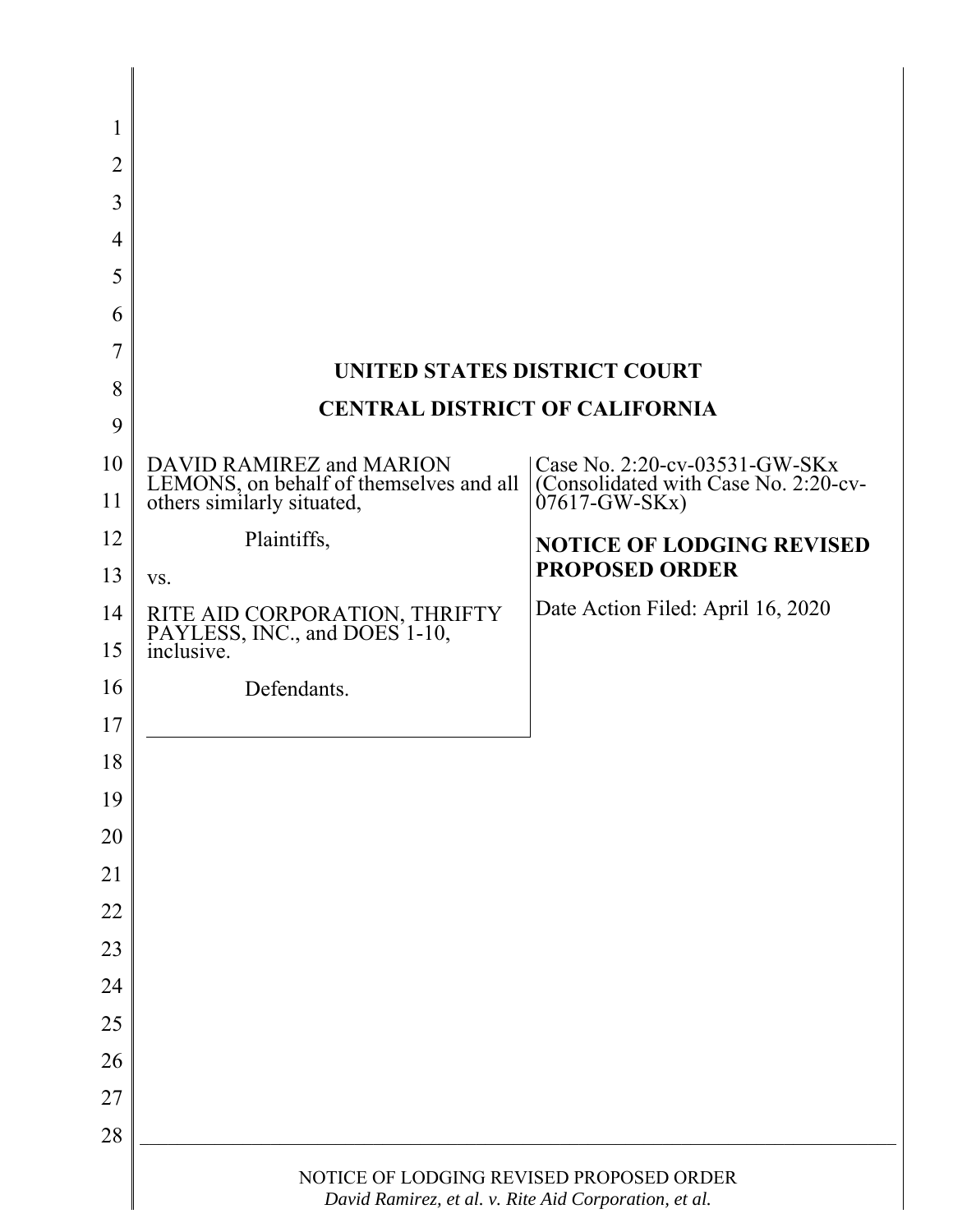| 1              | PLEASE TAKE NOTICE that pursuant to the Court's instructions at the                         |                                                                                                            |  |
|----------------|---------------------------------------------------------------------------------------------|------------------------------------------------------------------------------------------------------------|--|
| $\overline{2}$ | October 7, 2021 hearing on the motion for preliminary approval, Plaintiffs David            |                                                                                                            |  |
| 3              | Ramirez and Marion Lemons, on behalf of themselves and all others similarly                 |                                                                                                            |  |
| $\overline{4}$ | situated, hereby lodge the Revised [Proposed] Order Granting Plaintiffs' Motion For         |                                                                                                            |  |
| 5              | Preliminary Approval Of Class Action And PAGA Representative Action Settlement,             |                                                                                                            |  |
| 6              | attached hereto as Exhibit A.                                                               |                                                                                                            |  |
| 7              |                                                                                             |                                                                                                            |  |
| 8              |                                                                                             |                                                                                                            |  |
| 9              |                                                                                             |                                                                                                            |  |
| 10             |                                                                                             |                                                                                                            |  |
| 11             |                                                                                             |                                                                                                            |  |
| 12             | DATED: October 7, 2021                                                                      | SCHNEIDER WALLACE COTTRELL<br><b>KONECKY LLP</b>                                                           |  |
| 13<br>14       |                                                                                             | By: /s/ Ori Edelstein                                                                                      |  |
| 15             |                                                                                             | lyn Hunt Cottrell<br>Edelstein                                                                             |  |
| 16             |                                                                                             | Kristabel Sandoval<br>Attorneys for Plaintiffs on behalf of<br>themselves and all other similarly situated |  |
| 17             |                                                                                             |                                                                                                            |  |
| 18             |                                                                                             |                                                                                                            |  |
| 19             |                                                                                             |                                                                                                            |  |
| 20             |                                                                                             |                                                                                                            |  |
| 21             |                                                                                             |                                                                                                            |  |
| 22             |                                                                                             |                                                                                                            |  |
| 23             |                                                                                             |                                                                                                            |  |
| 24             |                                                                                             |                                                                                                            |  |
| 25             |                                                                                             |                                                                                                            |  |
| 26             |                                                                                             |                                                                                                            |  |
| 27             |                                                                                             |                                                                                                            |  |
| 28             |                                                                                             |                                                                                                            |  |
|                | NOTICE OF LODGING REVISED PROPOSED ORDER<br>Ramirez, et al. v. Rite Aid Corporation, et al. |                                                                                                            |  |